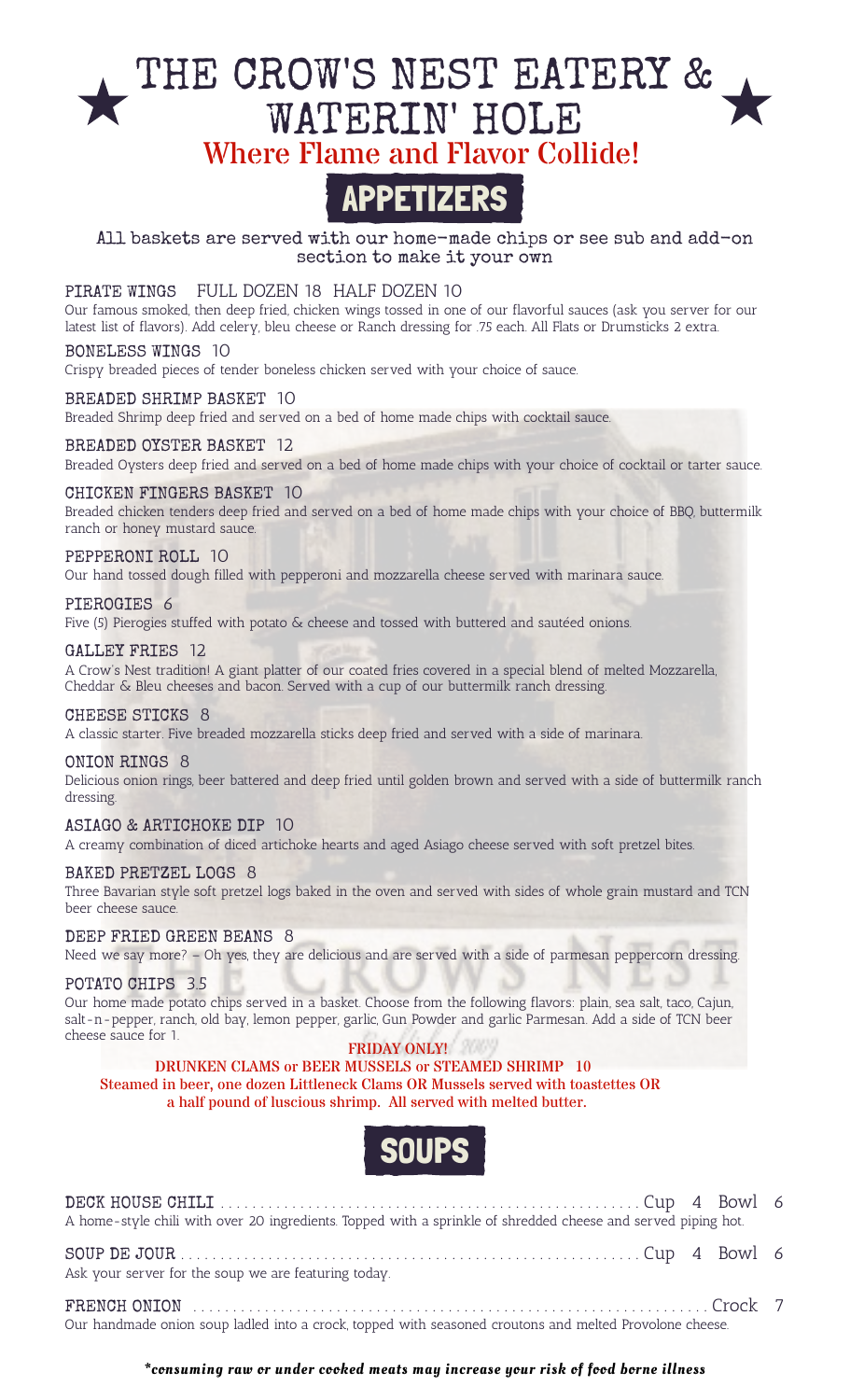

# Dressings: Ranch, Bleu Cheese, Parmesan Peppercorn, French, Lite Italian, Balsamic Vinaigrette, Raspberry Vinaigrette, Oil & Vinegar, and Honey Mustard. Add any Extras from the "Build Your Own Burger" page.

#### SIDE SALAD 4.5

Fresh salad mix topped with parmesan cheese, diced tomatoes, green peppers, and onions. A perfect complement to any meal.

### CHEF SALAD 14

Fresh salad mix, topped with parmesan cheese, diced tomatoes, green peppers, onions, bacon, hard-boiled egg, and julienne strips of Swiss, cheddar cheese, turkey, and ham.

#### CHICKEN SALAD 12

Fresh salad mix topped with Parmesan cheese, diced tomatoes, green peppers, and onions and your choice of grilled, or fried chicken. Have your chicken blackened or tossed in one of our famous sauces!

#### CAPTAIN'S STEAK OR CHICKEN SALAD 15

Fresh salad mix, shaved sirloin steak or marinated chicken breast, blended cheese, diced tomatoes, green peppers, and onions plus French fries make this salad a swashbuckling good creation.

#### CAPTAIN'S CRAB CAKE SALAD 18

Fresh salad mix, blended cheese, diced tomatoes, green peppers, and onions and our famous crab cake broiled until golden brown.

#### GRILLED CAESAR SALAD 11

Grilled heart of Romaine drizzled with Caesar Dressing, topped with shaved Parmesan cheese and home-made croutons. With grilled chicken 14; Grilled Tuna, Shrimp, or Salmon 16 Have it blackened for 1; Crab Cake 19.

# SUBSTITUTES, ADD-ONS OR SIDES

|  | SUB ADD-ON SIDES |                          |
|--|------------------|--------------------------|
|  | 2.5              | 3                        |
|  | 3.5              | $\overline{4}$           |
|  | 4.5              | 5                        |
|  | 3.5              | $\overline{\mathcal{A}}$ |
|  | 2.5              | 3.5                      |
|  | 3.5              | $\Delta$                 |
|  | $\overline{4}$   | 6                        |
|  | 4.5              | 5.5                      |
|  | 3.5              | $\mathcal{B}$            |
|  | 2.5              | 3.5                      |
|  | 2.5              | 3.5                      |
|  | 2.5              | 3.5                      |
|  | 2.5              | 3.5                      |
|  | 3.5              | 4.5                      |
|  | 2.5              | $\overline{A}$           |
|  | 3.5              | 6                        |

BEVERAGES

| Includes 1 refill                                                                                                                                         |  |
|-----------------------------------------------------------------------------------------------------------------------------------------------------------|--|
| Pepsi, Diet Pepsi, Mountain Dew, Sierra Mist, Ginger Ale, Pink Lemonade, Mug Root Beer, Unsweetened Tea, Soda<br>Water or Tonic Water. Includes 1 refill. |  |
| Includes 1 refill                                                                                                                                         |  |
|                                                                                                                                                           |  |
| Cranberry, Tomato, Apple, Pineapple, or Orange                                                                                                            |  |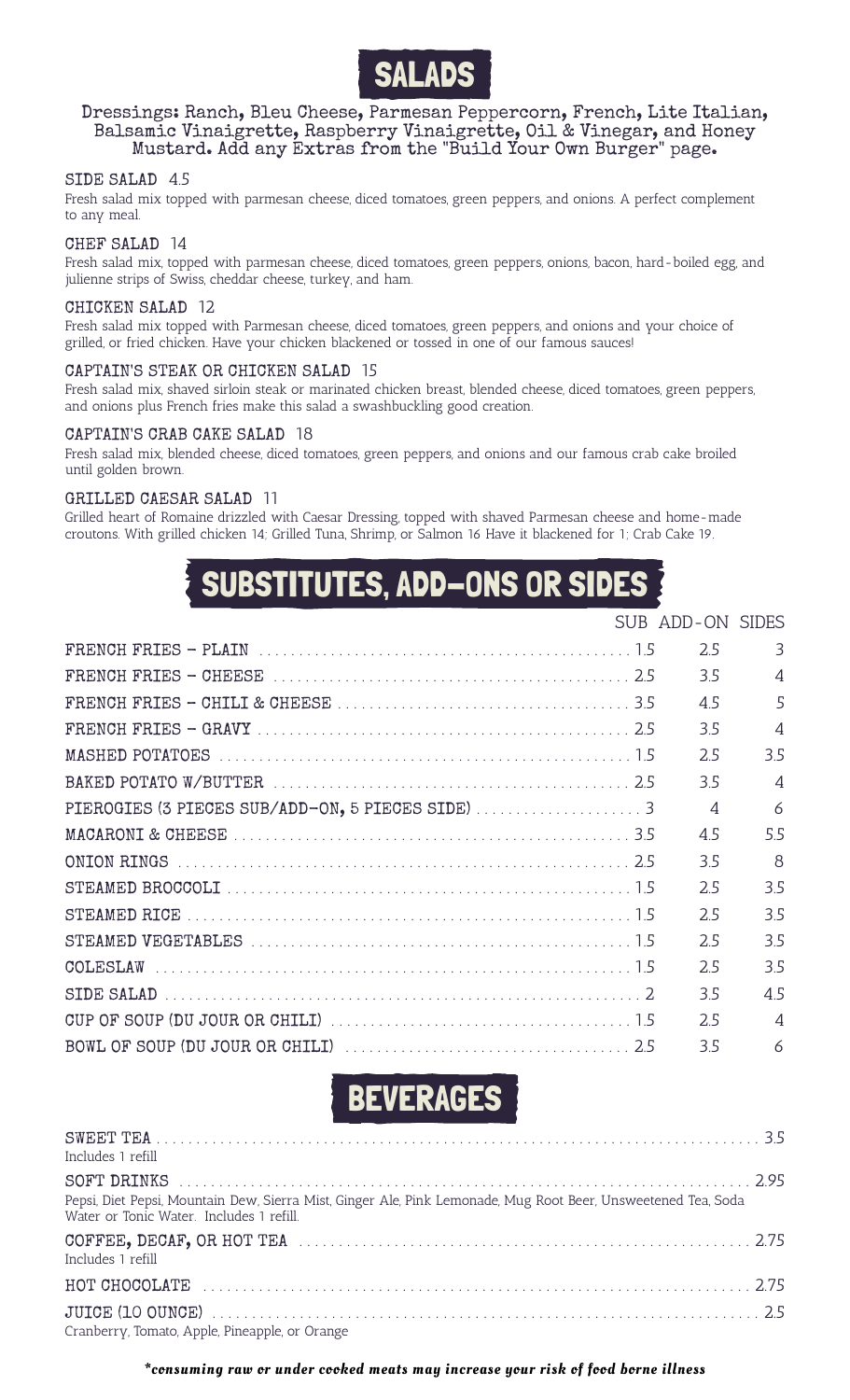# PIZZA & STROMBOLI

Hand Tossed 10" Round or Thin Crust. Upgrade to a cauliflower and mozzarella shell for 4 more. 6 slices a pie

# MARINARA 8

Chunky Tomato Sauce & Mozzarella cheese PIEROGIE 11 Mashed Potatoes, Sautéed Onion, & Cheddar Cheese CROW'S NEST WHITE 10

Asiago & Artichoke Sauce & Mozzarella cheese TRADITIONAL WHITE 10

Garlic & Extra Virgin Olive Oil & Mozzarella cheese

# CROW'S NEST KETO 14

A cauliflower and mozzarella shell topped with marinara, pepperoni, sausage, and mozzarella cheese.

# ADDITIONAL TOPPINGS 1 EA

Black Olives, Garlic, Green Bell Peppers, Jalapenos, Mushrooms, Onion, Bacon, Pepperoni, Sausage, Cheddar Cheese, Tomatoes( Sliced or Diced), Yellow Pepper Rings, Extra Cheese, & Extra Sauce.

# ADDITIONAL PREMIUM TOPPINGS 2 EA

Grilled Chicken Breast, Ham, Turkey, Meatballs

### STROMBOLI 11

Fresh dough assembled with our favorite ingredients (pepperoni, sausage, ham, green peppers, onions, and Mozzarella cheese), baked to perfection and served with a side of marinara sauce. Additional toppings available.

# SANDWICHES & HOAGIES

# $\mathcal{L}$  Make your sandwich a wrap for 2. All sandwiches are served with our home-made chips or see sub and add-on section to make it your own

# **(2) SCUTTLEBUTT 12**

Our smoked-in-house pulled pork topped with BBQ sauce and pickles on a toasted hoagie roll, served with a side of coleslaw .

# **(2) BEEF BRISKET 13**

Our melt-in-your-mouth, smoked-in-house Beef Brisket is served with Cheddar cheese, sliced onions and BBQ sauce on a toasted bun. Served with a side of coleslaw.

# $($ **)** CROWS NEST REUBEN 13

A classic sandwich with a Crows Nest twist, sliced corned beef, sauerkraut, Mozzarella cheese and a special dressing on thick, toasted Caraway rye bread.

# CROWS NEST IRISH CLUB 13

Corn beef, Turkey, and Swiss cheese topped with coleslaw, tomato and Basil Pesto mayo on toasted thick sliced Marble Rye bread.

# GUEESESTEAK (CHICKEN OR STEAK) 13

Thinly sliced steak or chicken is grilled with mushrooms, onions and peppers then topped with mozzarella cheese on a toasted hoagie roll with lettuce and tomato.

# **E** HOT N SPICY CHICKEN 12

A breaded chicken breast is deep-fried then tossed in hot sauce, served on a toasted bun with Bleu cheese, lettuce and tomato.

# äCHICKEN PARMIGIANA <sup>12</sup>

A breaded chicken cutlet baked with mozzarella cheese and marinara, served on a toasted bun.

# THE MOBY DICK 12

A huge piece of beer battered Haddock served on a toasted hoagie roll with lettuce and tomato and a side of tartar sauce.

# ( $\bullet$ ) HOT ITALIAN HOAGIE 12

Ham, hard salami, melted Mozzarella cheese, onions, lettuce, tomato and Italian dressing served on toasted hoagie roll.

# $\circ$  CAPTAIN BLT 11

Apple smoked Bacon piled high and topped with lettuce and tomato on your choice of toasted thick sliced White, Caraway Rye or Marble Rye bread.

# GRILLED CHEESE 9

Your choice of cheese between toasted thick sliced White, Rye or Marble Rye bread.

# CRAB CAKE 16

A colossal, flaky crab cake is broiled until golden brown then served on a freshly toasted bun with a side of tartar or cocktail sauce.

#### SOUTHWEST STEAK WRAP 14

A fresh wrap filled with sliced Sirloin Steak, sautéed peppers, mushrooms & onions, Pepper Jack cheese, lettuce, tomato & Southwest ranch dressing

#### CARNITAS WRAP 14

Slow cooked pulled Pork, Cheddar cheese, and Special Roasted Corn and Black Bean Salsa, and Southwest ranch sauce, rolled in a tasty wrap.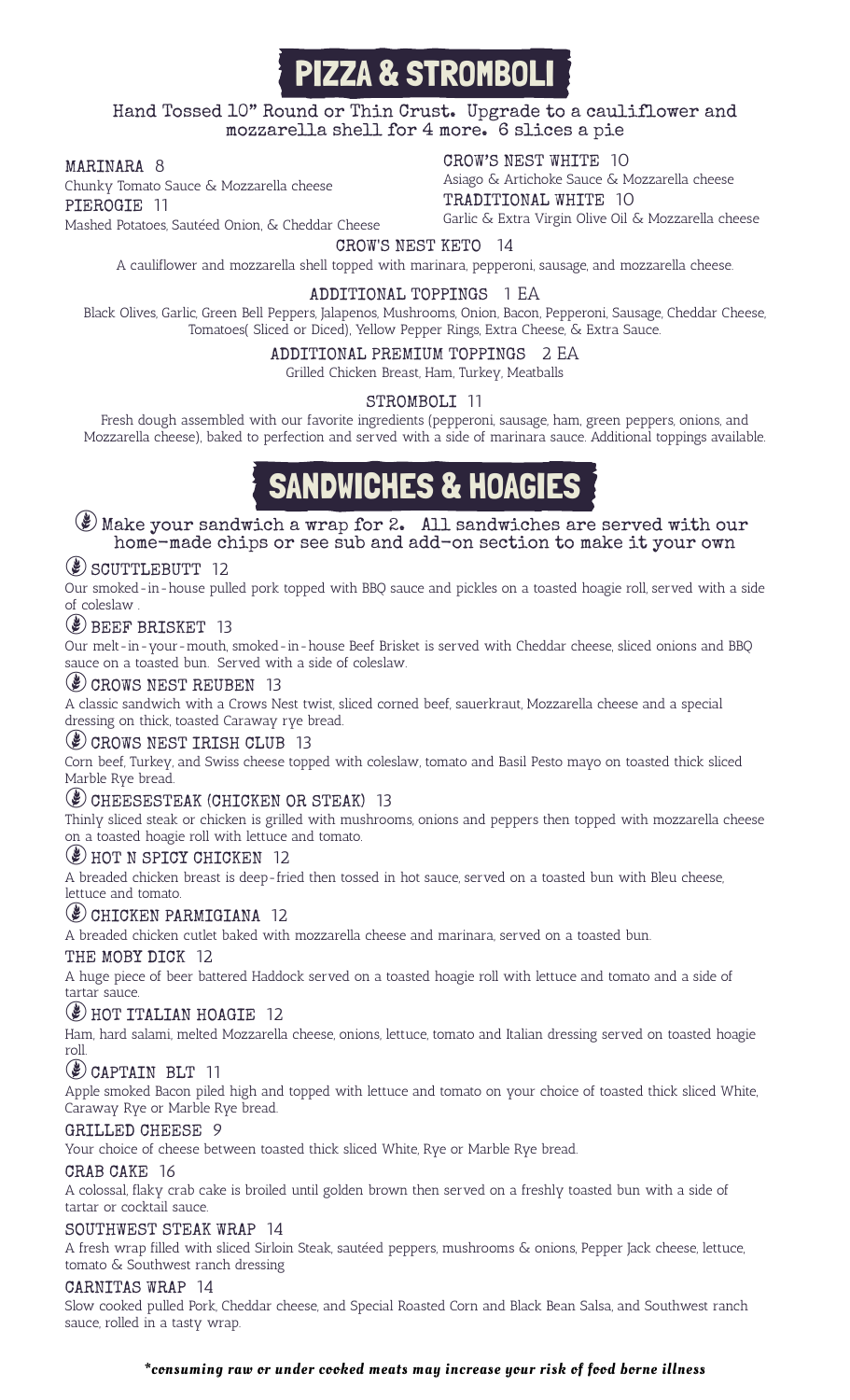# BUILD YOUR OWN BURGER

Our Flagship burgers are the best of the best and are our very own blended steak made from fresh Angus Brisket, Sirloin, Short Rib, Filet & Chuck! You think you're eating a steak– well you really are! All of our burgers are USDA Certified Choice Angus Beef.

All Burgers are served with our home-made chips or see sub and add-on section to make it your own

### 1. PICK YOUR PATTY

Flagship Beef 10 Angus Beef 8 Breaded or grilled Chicken 8 Chicken Burger 8 Turkey 9 Salmon 10 Veggie 9 Double your patty for 5

# 4. EMBELLISH IT .75 EA

Yellow Pepper Rings **Jalapenos** Sautéed Onion Fresh or Grilled Peppers Sautéed Mushrooms Black Olives Extra - Pick Any Or All Item

2. CHEESE IT 1 EA American Cheddar Pepper Jack Provolone Swiss Mozzarella Crumbled Bleu Cheese

5. STACK IT . . . . . . 1 ea Fried Egg Bacon Chili Onion Rings French Fries Asiago & Artichoke Dip Coleslaw Pierogie Pepperoni

3. PICK ANY OR ALL ON US Lettuce Tomato Onion Pickle Ketchup Yellow Mustard Mayonnaise

6. SAUCE IT .75 EA Mild Hot Dusseldorf Mustard BBQ Southwest Ranch Cocktail Tarter Any Salad Dressings

7. PREMIUM SAUCE IT .1 EA<br>weet N Spicy Sweet Chili Old Bay Basil Pesto Mayo Beef Gravy Chipotle Mayo Gun Powder Sweet N Spicy Sweet Chili Old Bay Blackened Marinara Suicide Sour Cream

# OUR MASTERPIECE BURGERS

#### All MASTERPIECE Burgers are served the way we like them. All you choose is the temperature if applicable. If you want it your way, please use the "build your own" section to make it your own. Thanks for your understanding.

# BLACK JACK BURGER FLAGSHIP 13 REGULAR ANGUS 11

Your Masterpiece Burger is blackened with cracked peppercorn and Cajun seasonings and topped with homemade Chipotle mayo and Pepper Jack cheese.

BUCCANEER BURGER FLAGSHIP 13 REGULAR ANGUS 11 Your Masterpiece Burger is seasoned, grilled and topped with BBQ sauce, Applewood smoked bacon and Cheddar cheese.

# STUFFED STEAK BURGER FLAGSHIP 13 REGULAR ANGUS 11

Your Masterpiece Burger is seasoned and grilled to your liking and topped with our Asiago dip, sautéed mushrooms, onions, green peppers and bacon, all on a fresh baked bun.

# BABUSHKA BURGER FLAGSHIP 13 REGULAR ANGUS 11

Your Masterpiece Burger is seasoned and grilled to your liking and is topped with a pierogie, Cheddar cheese, sautéed onions and a dollop of sour cream all on a fresh bun.

# THE PITTS BURGER FLAGSHIP 13 REGULAR ANGUS 11

Your Masterpiece Burger is seasoned and grilled to your liking and topped with your choice of cheese, French fries, and coleslaw, all on a fresh bun

#### SWASHBUCKLER STEAK BURGER FLAGSHIP 13 REGULAR ANGUS 11

Your Masterpiece Burger is seasoned and grilled to your liking and topped with Cheddar cheese, onions rings, Jalapeño peppers, BBQ sauce and bacon, all on a fresh bun

#### TURKEY BURGER 12

Turkey burger, bacon and Provolone cheese topped with lettuce, tomato and Basil Pesto mayo all on a fresh bun.

#### ALASKAN SALMON BURGER 13

Alaskan Salmon burger, grilled and topped with lettuce, tomato, cucumber slices and our savory Basil Pesto mayo all on a fresh bun.